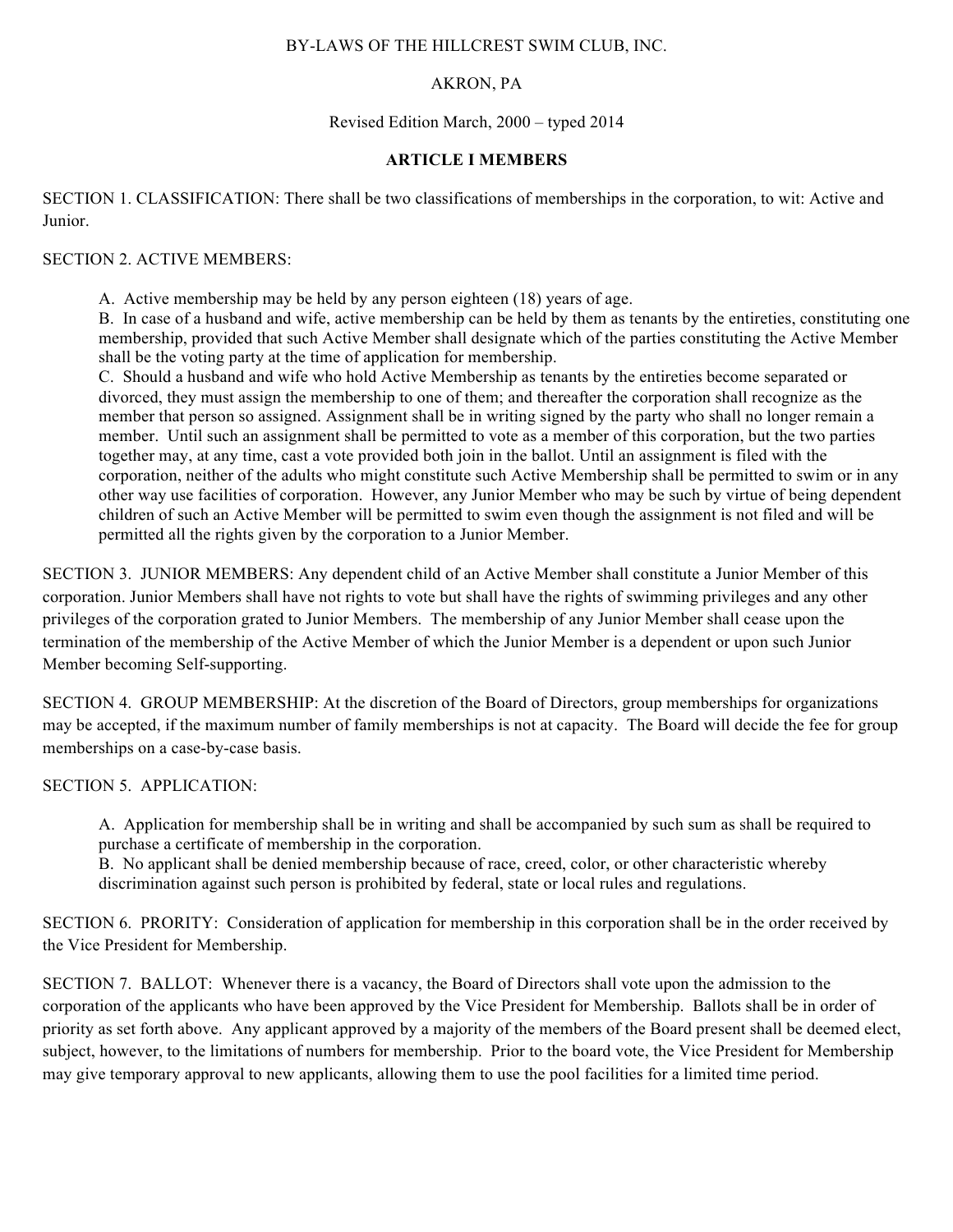### **ARTICLE II - BOARD OF DIRECTORS**

SECTION 1. NUMBER: The government of this corporation shall be vested in the Board of Directors, which shall be up to twelve (12) in number.

SECTION 2. STAGGERED TERMS: Each year the active members of the club shall elect from among their number for a term of three (3) years four (4) directors who shall serve until their successors shall be chosen.

SECTION 3. REMOVAL: Any director who shall cease to be a Active Member of this corporation shall automatically cease to be a member of the Board of Directors. Any member of the Board of Directors may be removed from office by a twothirds vote of the membership present in person or by proxy at any meeting of the members.

SECTION 4. POWERS: Without intending to limit by enumeration herein, the powers of the Board of Directors shall include the following:

A. Fix, Impose and remit penalties for violation of these by-laws and any rules or regulations of the corporation. B. Elect from among its membership a President, Vice President for administration, Vice President for Pool and grounds, Vice President for membership, Secretary and Treasurer.

C. Create the offices of Assistant Secretary and Assistant Treasurer, if it deems such to be wise, and to appoint thereto such person or persons who need not be members of the corporation to such office.

D. Fill any vacancy in the Board of Directors to serve until the next ballot for directors at which time any vacancy shall be filled by the members for any unexpired term or for a new full term, whichever shall be applicable. E. Determine the manner in which checks, drafts, documents and other papers shall be executed on behalf of the corporation. However, at least two officers shall be required to sign all checks, drafts or other instruments for the payment of money drawn in the name of the corporation.

SECTION 5. AUDIT: The Board of Directors shall cause the books of the corporation to be audited annually by auditors elected by the directors who shall neither be directors, officers, employees or agents of the corporation. the report shall be available to the members at all times.

SECTION 6. MEETINGS: The Board of Directors shall meet as needed upon call of the President or any three (3) members of the Board.

SECTION 7. QUORUM: A quorum for the Board of Directors shall consist of 51% of members of the Board.

SECTION 8. TIE VOTES: Should a question before the Board of Directors result in a tie vote which cannot be resolved, the question shall then be submitted to the membership for decision.

SECTION 9. BORROWING: Anything in these by-laws to contrary notwithstanding, the Board shall not be permitted to borrow or pledge the credit of the corporation without the specific approval of the membership of the corporation.

SECTION 10. RULES AND REGULATIONS: The Board of Directors shall, from time to time, promulgate rules and regulations governing conduct at the pool and admission of members and guest.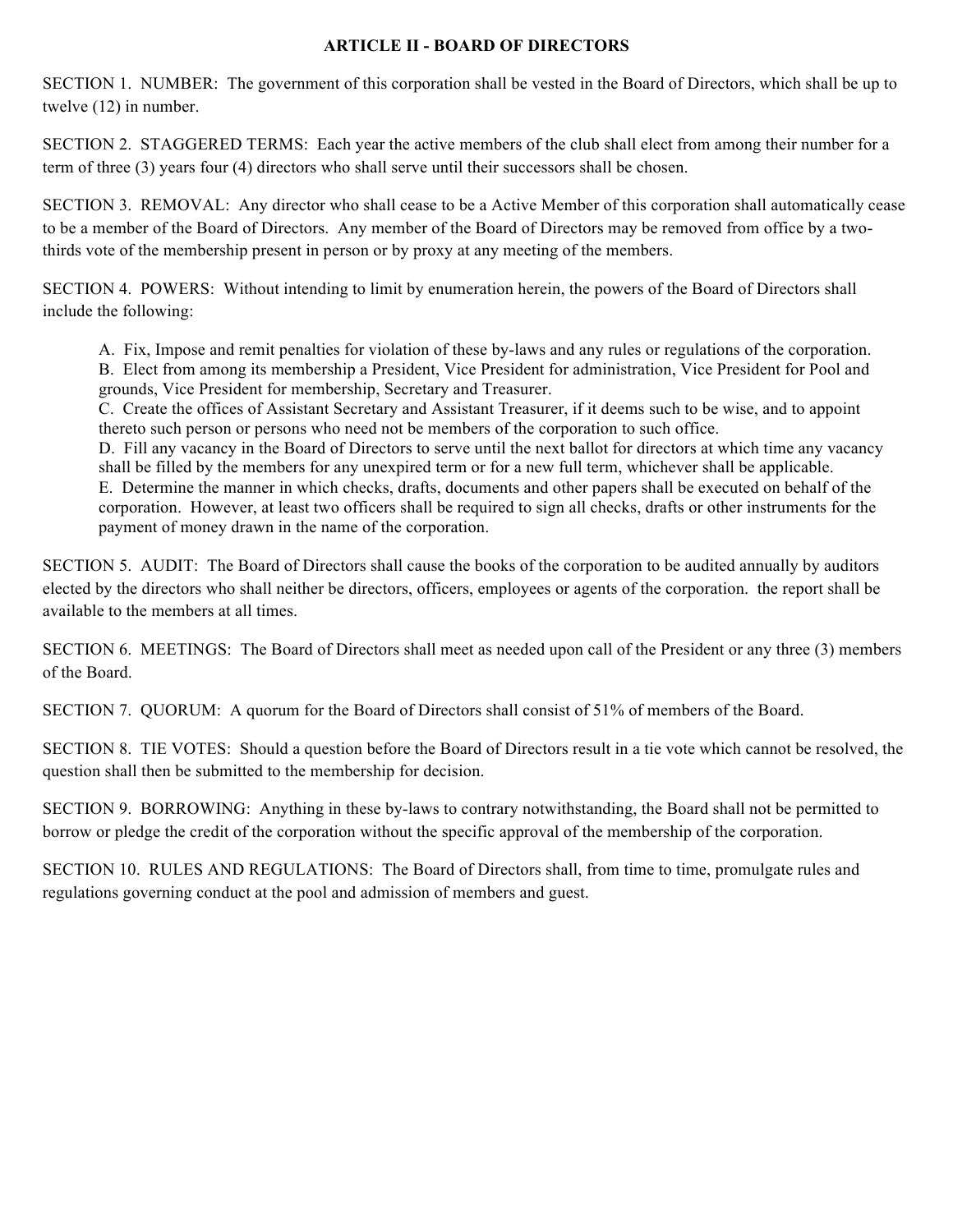### **ARTICLE III- OFFICERS**

SECTION 1. TITLE: The officers of this corporation shall be a President, Vice President for administration, Vice President for pool and grounds, Vice President for membership, Secretary, Treasurer, and, if deemed necessary by the Board of Directors, an Assistant Secretary and/or an Assistant Treasurer.

SECTION 2. ELECTION: Election of the officers required to be elected by the Board of Directors shall be held at the first meeting at the Board of Directors following the annual meeting of the corporation: and the officers so elected shall hold office until the end of the first meeting of the Board of Directors following the next annual meeting of the corporation.

SECTION 3. BOND: Any member of the corporation charged with handling funds, together with any other employees or agents handling money for the corporation shall be bonded. The premium of the bond shall be paid by the corporation.

SECTION 4. PRESIDENT: The President shall preside at the meeting of the corporation and the Board of Directors. She/he shall be the executive officer of the corporation. She/he shall appoint, subject to confirmation by the Board of Directors, all committees, designating the chairman thereof. She/he shall be, ex-officio, a member of all committees.

SECTION 5. VICE PRESIDENT FOR ADMINISTRATION: In the Absence or disability of the President, the Vice President for administration shall act instead of the President. She/he shall, under the direction of the President, attend to the business of the financial Operation of the corporation and shall be chairman of the Finance Committee. She/he shall be, ex-officio, a member of all committees.

SECTION 6. VICE PRESIDENT FOR POOL AND GROUNDS: In the absence or disability of the President and Vice President for administration, the Vice President for pool and grounds shall act for the President. The Vice President for pool and grounds shall, under the direction of the President, attend the operation of maintenance of the physical plant and properties of the corporation and shall be chairman of the Pools and Grounds Committee.

SECTION 7. VICE PRESIDENT FOR MEMBERSHIP: The Vice President for membership shall have the duties of considering new applications for membership, maintaining the membership list and issuing annual dues invoices.

SECTION 8. SECRETARY: The Secretary shall send out the notices of meetings of the corporation and the Board of Directors; keep minutes; and attend to the correspondence pertaining to his/her office. She/he shall perform such duties pertaining to his/her office as may be delegated to him/her by the President and/or the Board of Directors.

SECTION 9. TREASURER: The Treasurer shall attend to keeping the accounts of the corporation, collecting its revenue, and paying its bills, as approved by the Board of Directors or other agency authorized by the Board to incur them. he/she shall deposit the funds of the corporation received by him/her in the name of the corporation in such depositary as may be designated by the Board. He/she shall preform such other duties pertaining to his/her office as may be delegated to him/her by the President and/or the Board of Directors.

SECTION 10. OTHER OFFICERS: The Assistant Secretary and/or Assistant Treasurer shall preform such duties as shall be assigned them by the Secretary or Treasurer, respectively, or by the Board Of Directors.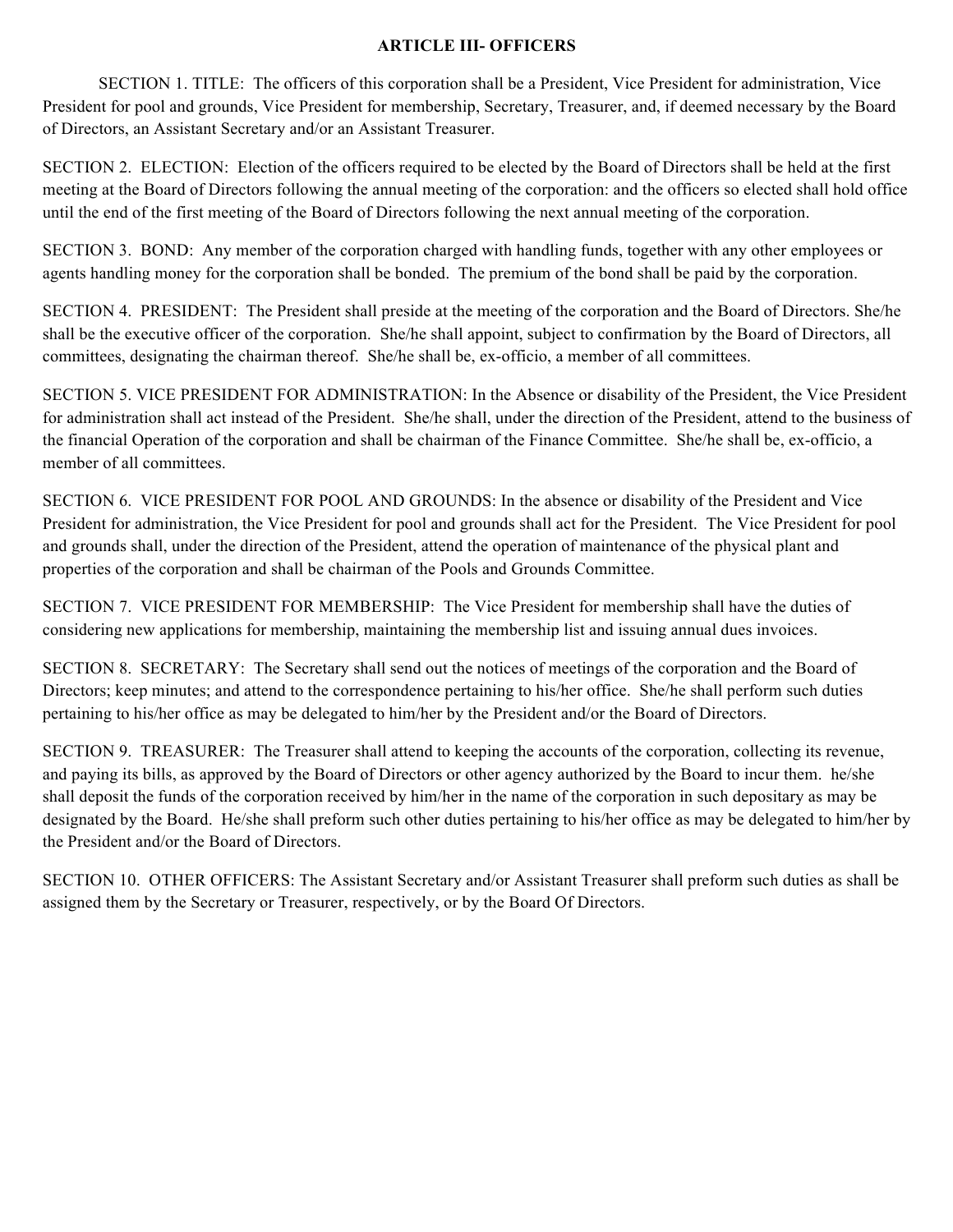### **ARTICLE IV - FACILITIES**

SECTION 1. RIGHTS: All classes of membership of the corporation shall be accorded the facilities of the corporation subject to the rules and regulations of the corporation, which shall be posted at the pool.

SECTION 2. CARD: A card shall be issued by the Vice President for Membership, to all persons entitled to the use of the facilities of the corporation.

SECTION 3. GUEST: The Board of Directors shall have the power to extend guest privileges as it shall determine, fixing by rule and otherwise the terms and conditions upon which such guests may use the facilities of the corporation. No privileges shall be extended to any guest who is not sponsored by a member.

SECTION 4. DAMAGES: Any property of the corporation that is broken or damaged by any member of the corporation or his/her guest shall be promptly paid for by such member. The determination of such damage shall be determined by Pools and Grounds Committee. Wanton neglect shall be deemed to be willful and malicious for the purpose of this section. The property of the corporation shall be the property of the corporation and not of any individual member thereof and the removal of any article belonging to the corporation shall be deemed to be willful and malicious.

SECTION 5. LIABILITY: The corporation shall have no liability of any nature whatsoever to any of its members for their guests neither for property damage, personal injury nor otherwise.

SECTION 6. INTOXICANTS: No distilled spirits, wines, beer or other alcoholic beverages shall be served or permitted to be consumed on any premises owned by, operated by or controlled by this corporation.

SECTION 7. DINING: At no time shall any dining facilities (other than facilities for light refreshments) be provided or be permitted upon any premises owned by, operated by or controlled by this corporation.

SECTION 8. INSURANCE: The Board of Directors shall have the authority to purchase any insurance policies deemed necessary.

# **ARTICLE V - MEMBERSHIP LIMITS**

SECTION 1. NUMBER: The maximum number of certificates of this corporation (an Active Membership constituting a husband and wife shall be counted as one) is hereby established at 200. However, the Board of Directors in its sole and uncontrolled discretion may increase this number up to a maximum of 300 by vote of the majority of the entire Board of **Directors** 

# **ARTICLE VI - DUES AND FEES**

**S**ECTION 1. AMOUNT:

A. The Board of Directors at its first meeting after the annual meeting of the members shall establish dues for each member for the ensuing year.

B. Dues and other income shall be sufficient to provide for necessary expenses of the corporation including, but not limited to, the proper maintenance, improvements, and future development of its assets as well as the amortization of any indebtedness.

C. All Dues shall be payable by April 30 of the year for which levied. Any fees, which are not paid by the due date, may be subject to a late payment fee.

D. No dues or any part thereof shall be refunded in the event the pool shall be suspended for whatever cause for any period.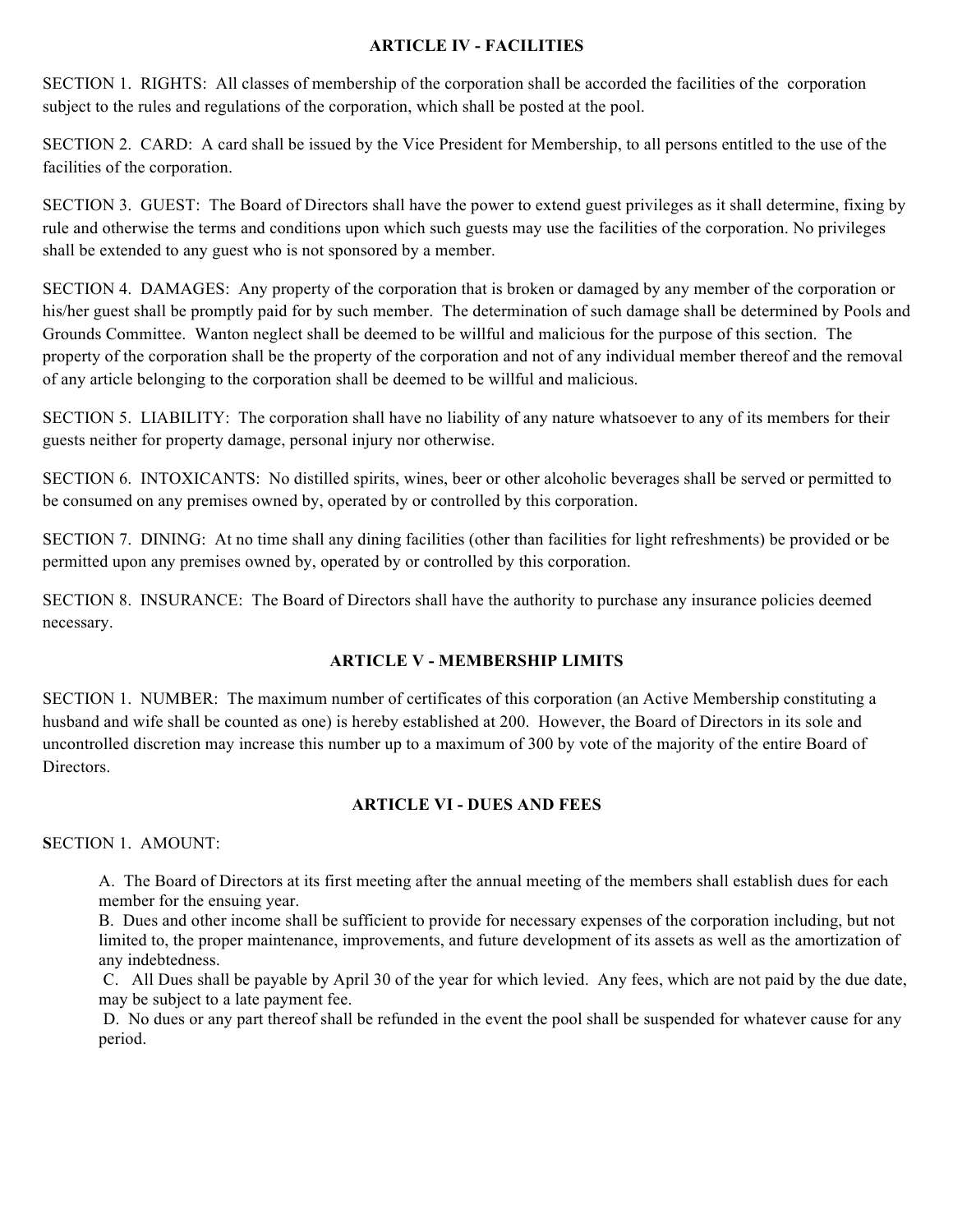A. Purchase of Membership Certificate. As a condition of membership, an applicant shall be required to submit the necessary funds for the purchase of a certificate of membership a required by these by-laws. Certificates purchased after April 1, 2000 are non-refundable certificates. The Board of Directors will set the fee for certificates annually. Certificates purchased prior to the date are refundable certificates that may be redeemed under the by-laws effective at the time of their purchase. At the discretion of the Board Of Directors, the initiation fee may be paid over a period of time, as set by the Board of Directors. However, only members holding certificates, which are paid in full, shall be permitted to vote at membership meetings. Upon approval of membership and full payment of the initiation fee, such certificate shall be issued. Funds held for members whose applications are in process may be kept with other funds of the corporation but shall not be spent until the application of such member is approved.

B. Trial Membership. By paying the annual dues required, any individual or family meeting the requirements for active membership may become a trial member for a period of one year without paying the initiation fee. A trial membership is a one time opportunity to use the pool facilities. After the one year period expires, trial members wishing to use the pool must pay the initiation fee and become a member. Trial memberships are limited to one per family and shall not be renewed after the initial year. Trial members do not have voting rights. The Board of Directors may limit the number of trial memberships and the total number of active and trial memberships shall not exceed the membership limit set forth in Article V.

# SECTION 3. CERTIFICATES OF MEMBERSHIP:

A. Refundable certificates of membership are transferable with approval of the Vice President for Membership. As with any new member, transfers are subject to approval of the Board of Directors. A transfer fee to be paid by the purchasing member shall be established by the Board of Directors. Non- refundable certificates are not transferable. B. Each certificate shall become null and void the date the holder thereof ceases to be a member for any cause.

C. Active members wishing to terminate their membership shall notify the Vice President for membership in writing. Each refundable certificate shall be redeemed in chronological order in which the membership terminates and as soon at full payment for a new certificate is received from the replacement member.

D. Subject to the provisions of these by-laws, the time and manner in which a refundable membership certificate shall be redeemed shall be determined by the Board of Directors. If the number of active memberships is less than the allowed maximum, members may be placed on a waiting list to redeem their certificate.

E. Should the corporation be dissolved for any cause, and only in such event, upon the effective date of dissolution of the corporation, certificates of membership shall become a lien upon the proceeds of the sale of the property of the corporation after the payment of all it just debts and obligations; and the net sum then remaining shall be distributed pro rata among the holders of certificates of membership of the corporation at that time.

F. Redemption of certificates of membership as well as distribution in the event of dissolution shall at all times be subject to cancellation of all debts, dues and any other obligations of any nature whatsoever owned by the member to corporation.

G. Upon cessation of membership for any cause, all indebtedness owing to the corporation by a member shall be a lien upon the charged against the certificate of membership of such member. Such member shall immediately deliver the certificate to the corporation, but should said certificate not be delivered to the corporation, the corporation shall be entitled to cancel the certificate of membership on the books of the corporation.

H. Redemption of refundable certificate shall be fixed amount determined by the Board of Directors. Neither the signature of the holder nor the delivery of the certificate shall be requisite to affect the transfer to the corporation or the cancellation of any certificate. after such cancellation, the certificate shall be redeemed as soon as a new member shall be elected and shall pay the full sum required.

I. Every member holding a certificate hereby authorizes the Treasurer or the Secretary of the corporation to act as attorney-in-fact for such member for the purpose of canceling the certificate.

J. Each active member shall receive a copy of these By-laws upon issuance of a certificate. However, members shall abide by these By-Laws, even if they fail to receive a copy.

SECTION 4. CHARGES: Active members shall be responsible for the payment of all charges or liabilities, which may be imposed upon or incurred members of their family or their guests to whom the privileges of the corporation shall have been extended.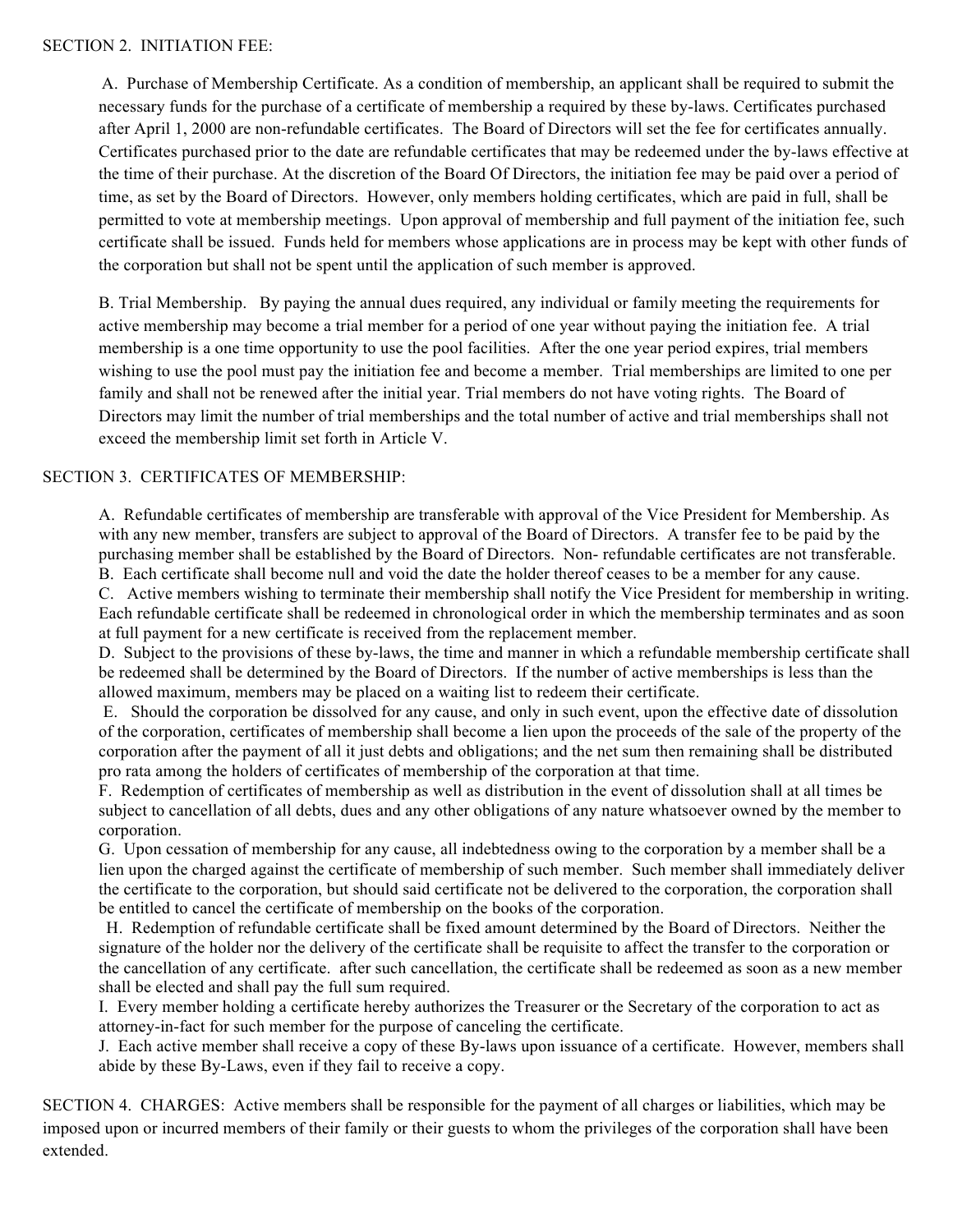SECTION 5. TAXES: All fees and other charges mentioned in these by-laws or otherwise imposed by this corporation shall be exclusive of taxes imposed by any governmental agency.

SECTION 6. DELINQUENCY: Any Active Member failing to pay any dues, assessment or other indebtedness imposed upon said Active Member shall automatically notified that, if such sum is not paid within fifteen (15) days after such notice, the delinquent Active Member shall be suspended by the Board of Directors. Should the Board of Directors suspend any Active Member, the Vice President for Membership of the suspension shall notify such Active Member in writing. Should the sum not be paid within fifteen (15) days after mailing of the notice of suspension, the membership of such Active Member shall automatically be terminated.

SECTION 7. REINSTATEMENT: In the case of suspension of membership for failure to pay sum due to this corporation, the Board of Directors, in their sole discretion, may reinstate any Active Member upon the request of such Active Member and upon such condition as the Board of Directors shall impose to include (not limiting by enumeration) interest and/or penalties. The Board of Directors shall act upon such request within thirty (30) days after receipt thereof.

# **ARTICLE VII - MEMBERSHIP MEETINGS**

SECTION 1. TIME: PLACE: The annual meeting of the membership of the corporation shall be held during the first quarter of each year at such place and time as the Board of Directors shall designate.

SECTION 2. PURPOSE: The annual meeting shall be for the purpose of receiving the report of officers and committees, announcing the tally of ballots for directors, filling any vacancies in the Board of Directors not filled by the ballots (as the result of death, resignation, refusal to serve, etc.) and for the transaction of such other business as may come before the annual meeting.

SECTION 3. SPECIAL MEETINGS: Special meetings of the membership of the corporation may be called by the Board of Directors or upon the written request of ten (10) members to the Secretary stating the purpose thereof, a proposed place and time. In such event, the meeting shall be called by the Secretary within ten (10) days of receipt of the said notice and the notice of the meeting shall be mailed to the members no less the fifteen (15) days prior to the date of the proposed meeting.

SECTION 4. NOTICE: Notice of the annual meeting shall be given by Secretary to the members of the corporation at least ten (10) days prior thereof. In event indebtedness is to be proposed for action by members at said meeting, general notice of the proposed shall be included in the notice of the meeting. Special meeting of the membership called by the Board of Directors may be held upon ten(10) days written notice given by mail to the member.

SECTION 5. PROXY: Any member may be represented by proxy provided the same shall be in writing, filed with the Secretary prior to the presentation of a proposal (if at a meeting) or prior to mailing of a ballot (if by mail ballot).

SECTION 6. MAIL BALLOT: Any matters to be decided upon by the Active Members of the corporation may be decided upon by mail ballot, and the members shall be given ten (10) days or more (as determined by the Board of Directors) within which to cast such ballot.

SECTION 7. VOTING: Voting shall be via voice, but ten (10) members, including represented by proxy, shall have the right to demand vote by secret, written ballot.

SECTION 8. QUORUM: Seven (7) Active Members present in person or twenty (20) Active Members present in person and by proxy shall constitute a quorum at all meetings of the membership of their corporation.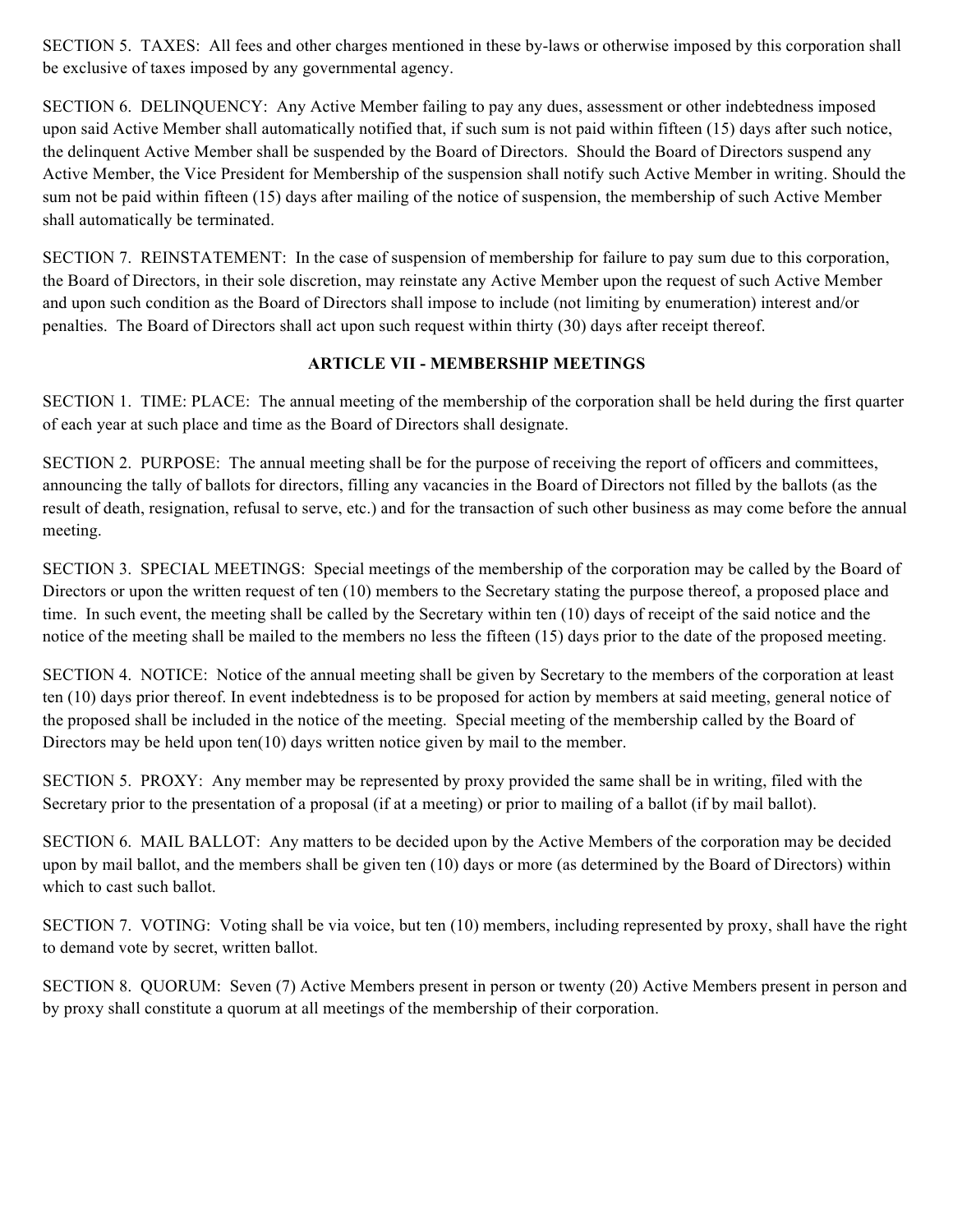### **ARTICLE VII – BOARD OF DIRECTORS MEETINGS**

SECTION 1. ANNUAL MEETING: The Board of Directors shall hold its annual or organizational meeting at such time, on such date and at such place immediately following the annual meeting of the members as shall be designated by the previous Board of Directors.

SECTION 2. FREQUENCY: The Board of Directors may, by resolution, establish from time to time a schedule of its meetings and rules for the conduct thereof. Notice of the date, time and place of all Board of Directors meetings shall be at the pool at least five (5) days before the date of each such meeting and preferably in advance as designated.

SECTION 3. NOTICE: Notice of all meetings of the Board of Directors shall be given to each member of the Board at least five (5) days prior to the date of the meeting.

SECTION 4. SPECIAL: Special meetings of the Board of Directors may be called by the President and shall be called by the Secretary upon the request of three (3) members of the Board.

### ARTICLE IX– ELECTIONS

SECTION 1. NOMINATING COMMITTEE: There shall be a Nominating Committee composed of up to three (3) members of the corporation who are appointed by the Board of Directors.

SECTION 2. REPORTS: The Nominating Committee ay nominate at least one  $1$  candidate for each vacancy to be filled at the next annual election for Board of Directors. Committees shall report such nominations to the Secretary on or before the date of the annual meeting.

SECTION 3. OTHER NOMINATIONS: Any member wishing to serve on the Board or committees can volunteer before or during the annual meeting and their name will be placed on the ballot.

SECTION 4. BALLOT: Directors will be elected at the annual meeting by ballot as described in Article VII, Sections 6&7.

# **ARTICLE X – COMMITTEES**

SECTION 1. STANDING COMMITTEES: The standing committees shall be Pools and Grounds Committee, Finance Committee, and Nominating Committee.

SECTION 2. POWERS: The Committees shall have such powers as shall be authorized by the Board of Directors.

SECTION 3. POOLS AND GROUNDS: The Pools and Grounds Committee shall attend to the improvement and maintenance of the pool, building, operating equipment and grounds.

SECTION 4. FINANCE COMMITTEE: The Finance Committee shall prepare the annual budget for submission to and approval by the Board of Directors and shall make recommendations to the Board of Directors from time to time concerning the financial transactions of the corporation.

SECTION 5. OTHER COMMITTEES: The Board of Directors may establish other committees as needed (e.g. snack bar, fundraising, publicity, social).

#### **ARTICLE XI – TERMINATION OF MEMBERSHIP**

SECTION 1. WITHDRAWAL: Any member of the corporation may withdraw from membership of the corporation at any time. Notice of withdrawal must be given in writing to the Vice President for Members. There shall be no refund of dues paid for the year in which the members withdraw.

SECTION 2. POOL PRIVILEGES: The Board of Directors may delegate to any officer, any chairman or a committee, or any responsible employee of the corporation the power to suspend full privileges for the violation of any rules or regulations of the corporation, provided such suspension of pool privileges shall not exceed seven (7) days. Any suspension in excess of seven (7) days shall only be upon the vote of the Board of Directors. In any event, a written report of such suspension, containing reasons therefor, shall be transmitted to the President within twenty-four hours after the suspension takes effect. The member shall be notified of such suspension immediately and shall have the right to appeal to the President and/or the Board of Directors.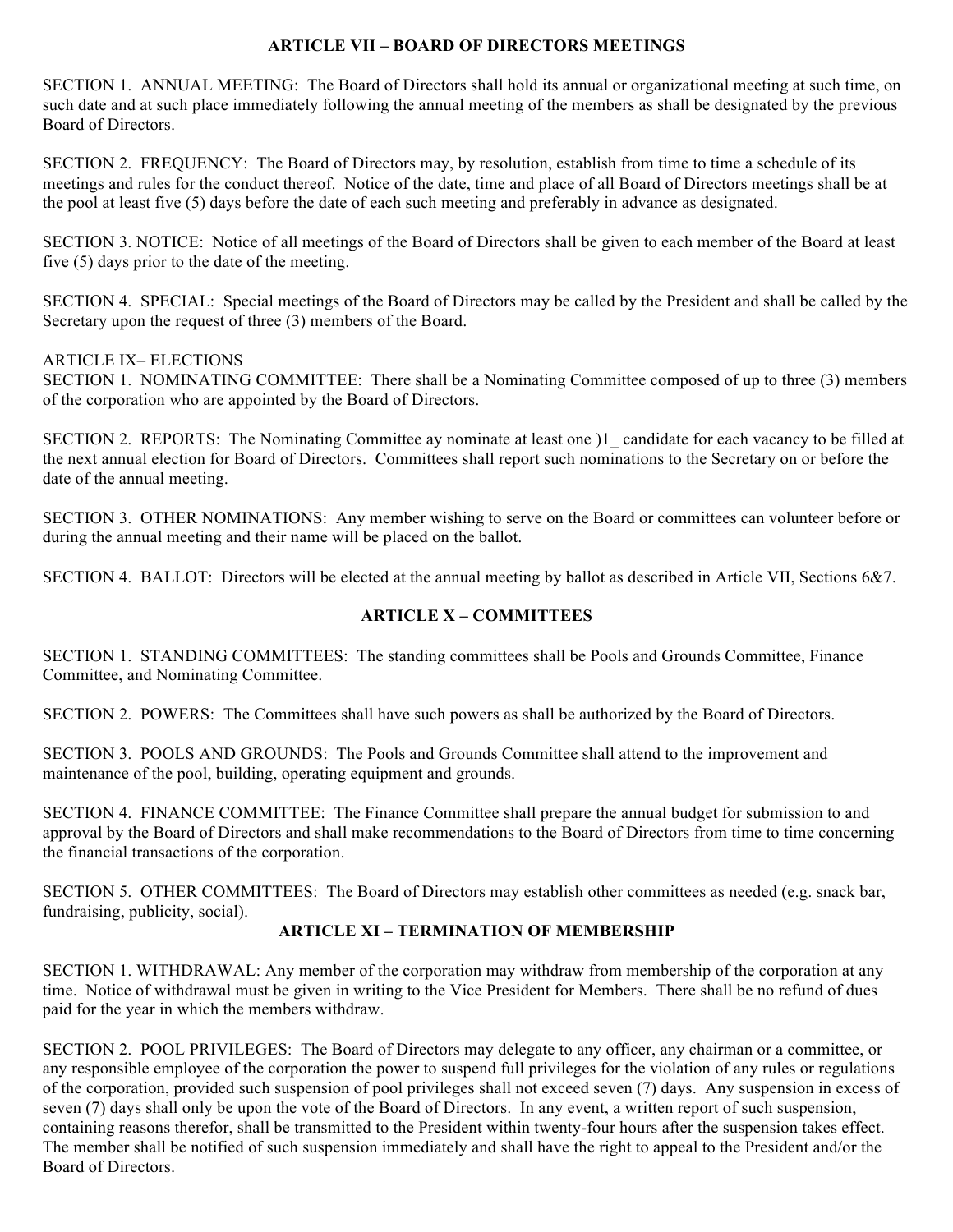SECTION 3. SUSPENSION: Any member of any class may, for cause and after having been given an opportunity for a hearing, be suspended by the Board of Directors upon a two-thirds vote of the members of the Board present. Cause for suspension includes, but is not limited, to any arrest for a felony crime or misdemeanor with moral turpitude. Any such member may be expelled for cause and after having been given an opportunity for a hearing upon a three-fourths vote of the membership of the Board. In the case of suspension for an arrest, the suspension will be removed upon acquittal. In addition to other grounds, suspension and/or expulsion may be voted for violation of these by-laws, any rules or regulations of the corporation, or for any other good and sufficient cause as determined by the Board of Directors.

SECTION 4. REINSTATEMENT: The Board of Directors, in its sole and uncontrolled discretion, may reelect an Active Member who has resigned (subject to the limitation on membership of the corporation) provided such member was in good standing at the time of resignation.

# ARTICALE XII – MISCELLANEOUS

SECTION 1. NOTICES: Whenever these by-laws require notice to Active Members the mailing of such notice to the last known address of the member shall constitute notice. Such mailing may be by regular mail.

SECTION 2. INDEMNIFICATION: Each person who acts as a director or officer of the corporation shall be indemnified by the corporation against expenses actually and necessarily incurred by, in and connection with the defense of any action, suit or proceedings in which he/she is made a party by reason of his/her being or having been a director or officer of the corporation, except in relation to matters as to which he/she shall be adjudged in such action, suit or preceding to be liable for gross negligence or willful misconduct, and except any sum paid for the corporation in settlement of any action, suits or proceedings based on gross negligence or willful misconduct in the performance of his/her duty. This right shall inure to each director and officer whether or not he/she is a director or officer at the time such costs or expenses are imposed or incurred and in the event of his/her death shall extend to his/her legal representatives.

SECTION 3. INTERPRETATIONS: Any questions as to the meanings or proper interpretations of any of the provisions of these by-laws or any of the rules of the corporation shall be determined by a majority vote of the directors present at any meeting of the directors, whether regular or special.

# ARTICLE XII – AMENDMENTS

SECTION 1. INITIAL: Should the Secretary of the Treasury of the United States of America, the director of Internal Revenue Service or any other official determine that these by-laws and any other rules of this corporation shall not comply so as to grant this corporation an exemption under the United States Income and Revenue Code, Section 4243, so that dues, membership fees, etc., of this corporation shall be exempt from taxation under the Excise Taxes of the United States Government, these by-laws shall be amended by the Board of Directors in order so to comply.

SECTION 2 AMNDMENT: Otherwise then as provided in Section 1, these by=laws may be amended by majority vote of the Active Members present in person or represented by proxy at any meeting of the corporation provided at least five (5) days notice of such amendment shall be given by mail to each such member.